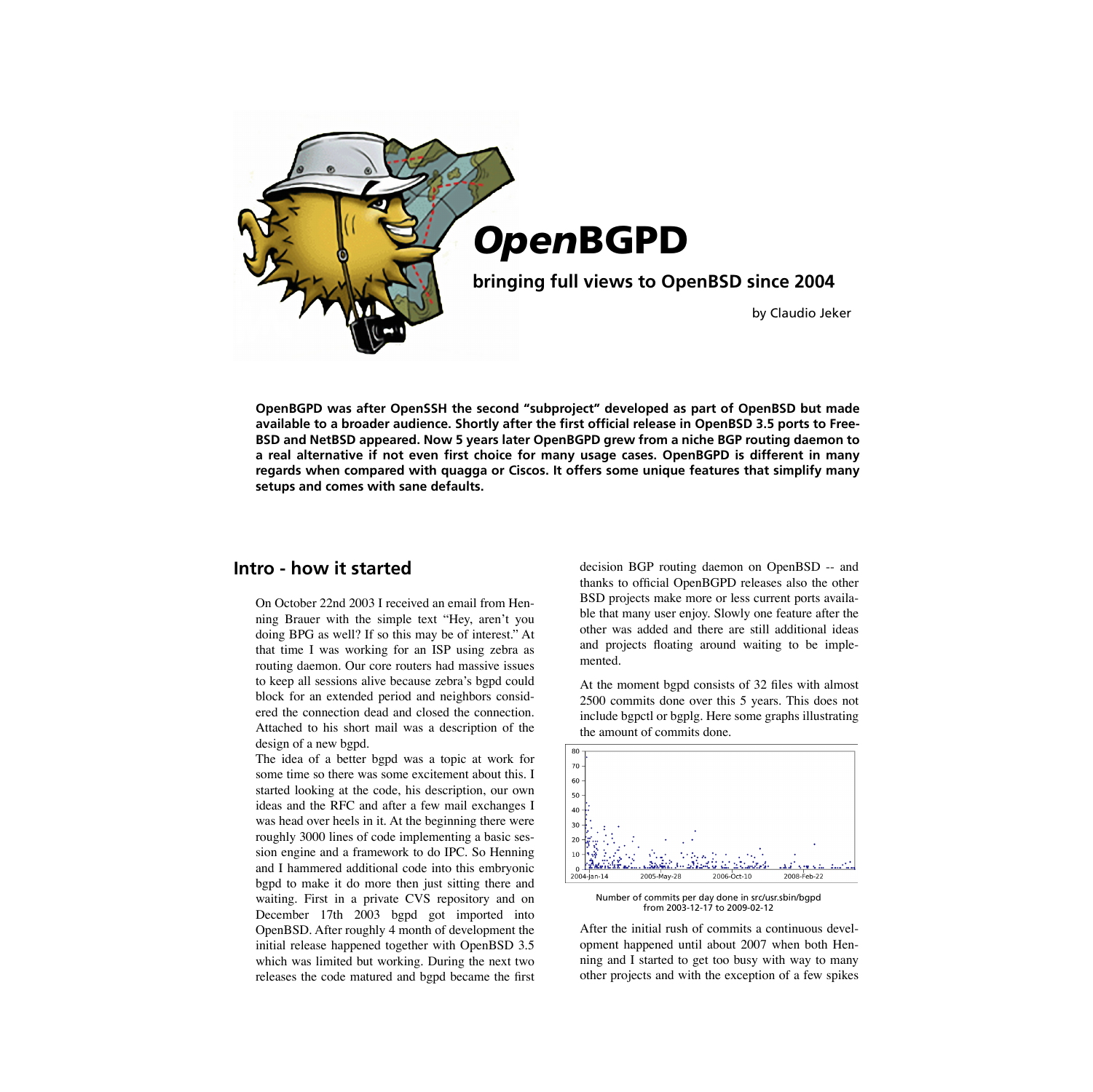only minor commits happened. This is a sign of a mature product. The following graphs show the commits separated for the three main components of bgpd:



30  $20$  $10$  $\Omega$ 2005-May-28 2006-Oct-10 2008-Feb-22 2004-jan-14

Commit graph for files belonging to the parent process

Commit graph for files belonging to the session engine



Commit graph for files belonging to the route decision engine



Commit graph for files which are used by all three processes

Every now and then a new milestone was reached. This is a selection of major events, the CVS log includes the full history.

- **•** Dec. 17. 2003: bgpd was imported
- **•** Jan. 2. 2004: bgpctl was added
- **•** Jan. 13. 2004: max-prefix and announce self support
- **•** Jan. 30. 2004: initial tcp md5sig support
- **•** Feb. 19. 2004: initial filtering support
- **•** Mar 11. 2004: initial communities support
- **•** Apr. 24. 2004: first bits of IPv6 support added
- **•** Apr. 25. 2004: neighbor cloning
- **•** Apr. 27. 2004: IPsec support
- **•** May 7 2004: support to add prefixes to a pf table
- **•** May 21. 2004: RFC 2796 BGP route reflector support
- **•** Oct. 19. 2004: allow neighbors to depend on the link state of an interface
- **•** Nov. 1. 2004: first independent release of OpenBGPD
- **•** Jul. 29. 2005: IPv6 multiprotocol support starts to work
- **•** Jan. 24. 2006: soft-reconfigure in and out works
- **•** Jan. 24. 2006: restricted bgpctl socket added
- **•** Feb. 2. 2006: special neighbor-as community added
- **•** Jun. 17 2006: carp demotion counter support
- **•** Dec. 11. 2006: bgplg was added
- **•** Mar 3. 2007: irrfilter generation added to bgpctl
- **•** Apr. 23. 2007: 4-byte AS number support
- **•** Feb. 11. 2008: another IPv6 specific bug fixed :)

## **Design**

Why is OpenBGPD better then the alternatives?

The answer is simple because of its design.

Splitting the session handling from the routing table calculation ensured that as long as the userland was responsive no session would flap. Even if excessive time is spent in the routing table calculation, the preemptive scheduler of the system would ensure that the session engine is sending out the needed keepalives. At the same time being able to split the tasks into 3 processes allowed proper privilege separation. Only the parent process needs root privileges to alter the kernel routing table. The session engine and the route decision engine don't need special privileges and run out of a chroot() jail. In 2003 almost nothing was dropping privileges. Especially the routing daemons failed at it.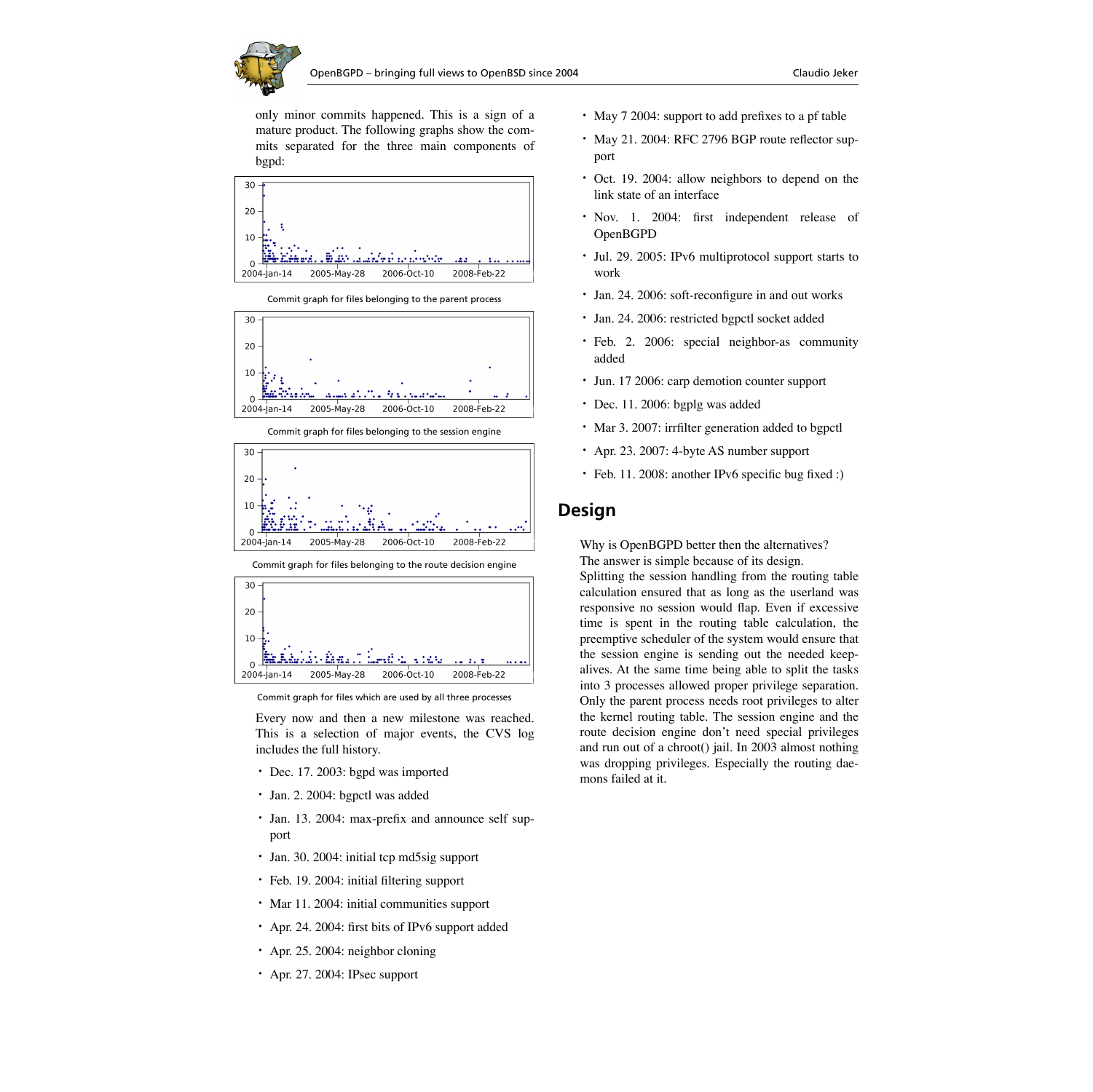

Three processes with specific tasks which communicate via socketpairs plus a control utility to gather information from bgpd

The interprocess communication between the three processes is based on a simple messaging system that is now used in many other daemons in OpenBSD. This imsg framework is using a simple buffer API which is also used to handle the network sessions. The buffer code is using poll() to do non-blocking read and writes to the various sockets open in the processes. First simple pipes were used to communicate between the processes but later on this was changed to socketpairs to allow file descriptor passing between processes. File descriptor passing became necessary to support configuration reloads and is now among others used for mrt dumps.

Instead of a CLI OpenBGPD uses a configuration file. The Cisco like CLI fails in many ways. Probably any network administrator has a story where a major incident happened because he could not enter the needed commands fast enough and some intermediate config became active and resulted in havoc. It is also hard to reconfigure stuff because the negated version of the active command need to be entered first which is almost impossible to do so in an automated way.

OpenBGPD uses a configuration file that can be reloaded atomically. The reload succeeds or fails but no matter what no intermediate config is run at any time. The possibility to include files into the master config file makes it easier to generate parts of a configuration via external tools.

There is no virtual tty to log into the daemon offering some sort of CLI to view the internal state. Instead OpenBGPD comes with a control tool to get the status of various parts of bgpd. It is even possible to clear a neighbor or issue a config reload through that tool. The control tool uses a local UNIX socket to communicate with the session engine and via the session engine messages are forwarded to the other processes. Again all information is packed into imsgs and sent back and forth. Because bgpctl is a normal UNIX command which is run from the user shell it is possible to pipe and alter the output with other well known commands. This is very powerful compared to the limited options of the other CLIs. Most Cisco CLI users are jealous about the comfort of a real shell OpenBGPD users enjoy. In OpenBSD 4.1 a less privileged control socket was added so that it was possible to implement a looking glass application without fearing somebody would take over the router.

### **Internals - How does it work**

The BGP protocol is covered in RFC 1771 which got updated by RFC 4271. BGP itself is a path distance vector routing protocol where each destination has a path attribute that is part of the prefix. The prefix with the shortest path is considered best. On every hop an element -- the AS number -- is added to the path. BGP extents this simple algorithm with additional attributes and filters that may modify the attributes.

#### **Session Engine**

In bgpd the session engine initiates a session to a configured neighbor either by opening a TCP connection to the peer or by accepting an incoming TCP connection. After an initial welcome message exchange that ensures that everything is setup consistently the session is considered established. To keep the session up either updates or keepalive messages need to be sent out after a certain time. Keepalives are directly generated by the session engine to ensure that even high load on the RDE does not result in a session drop. The session engine does basic integrity checking of BGP messages but beforehand it needs to chop up the byte stream received via TCP. Messages that don't modify the routing table -- OPEN, NOTIFICATION and KEEPALIVE -- are directly handled by the session engine. Update messages are sent to the RDE and the parent process never gets any message with data that came from the wire.

#### **Route Decision Engine**

Apart from the BGP updates only neighbor state updates are sent from the session engine to the RDE. The other direction is about as easy because only updates and update error messages are sent back. The control messages issued by bgpctl use a second pipe so that large backlogs are not holding these messages up for too long.

The RDE needs to store all the prefixes plus the corresponding path attributes in the router information base (RIB). The RFC specifies three RIBs, Adj-RIB-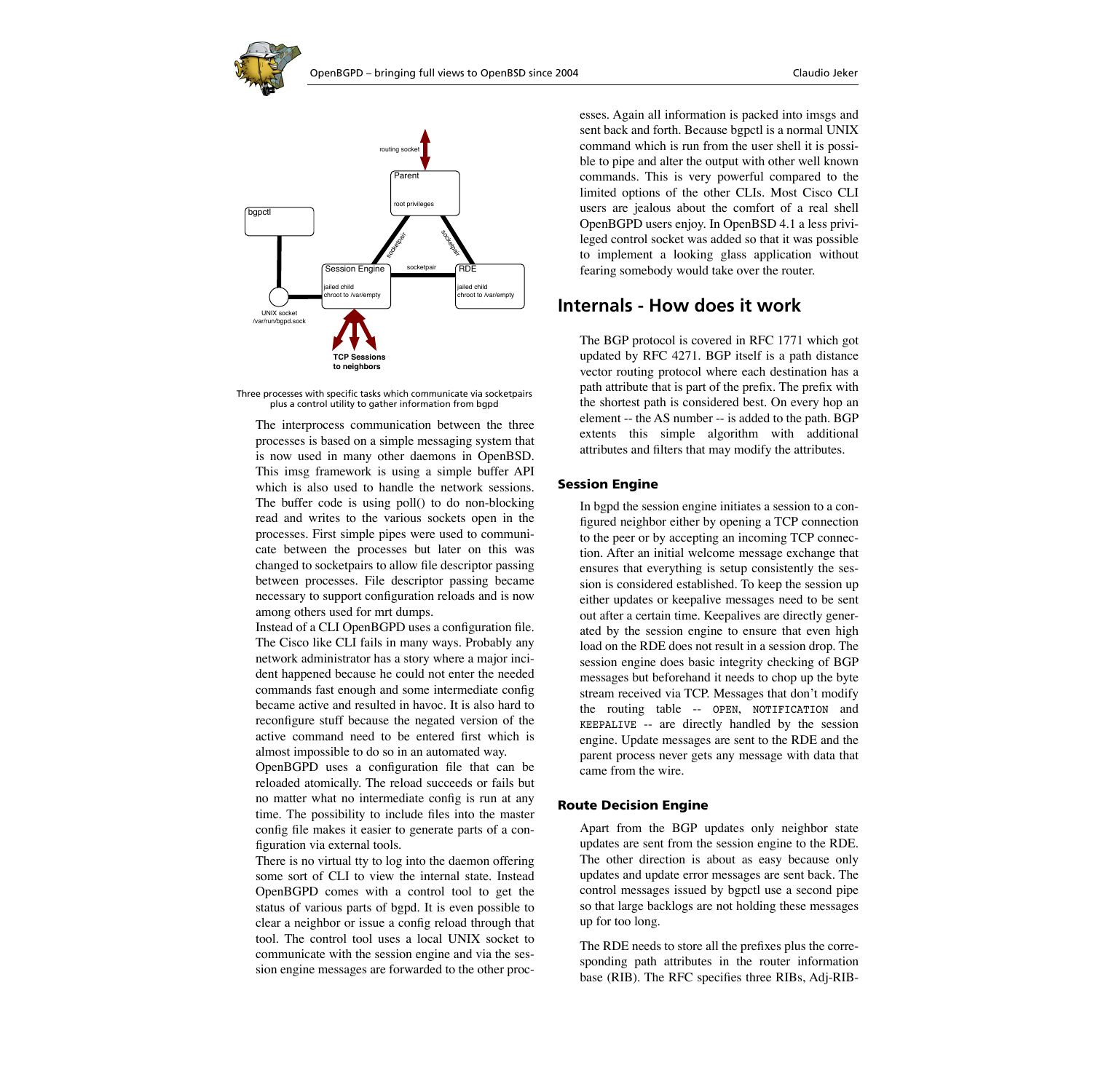

In, Adj-RIB-Out and Loc-RIB. The first two are the incoming and outgoing RIB of a peer (adjacency) and in most cases these tables are not needed. Only when softreconfig in is configured it is necessary to store the update before and after filtering. The Adj-RIB-Out can be calculated at any time from the Loc-RIB. The Loc-RIB is the local RIB where the decision process is run on and the actual routing table is calculated from. By normalizing the dataset plus some additional deduplication it is possible to store all data in a memory efficient way.



Datastructures used in the RDE

The RDE splits updates into multiple objects trying to reduce the memory foot print and making routing table calculations easy. All routes are added to a address family dependent red black tree -- the current IPv4 table consists of roughly 280'000 pt\_entries. The main BGP path attribute object is struct rde\_aspath. Complex data like the aspath or optional attributes that do not influence the decision process are stored externally in own hash tables with a reference count per object to track the number of users. Having some data in additional tables allows the RDE to allocate a particular attribute only once instead of per path and results in a modest additional memory requirement for softreconfig in. Struct prefix is the glue between a prefix and the corresponding path attributes. A struct prefix is marked as belonging to the Loc-RIB, Adj-RIB-In or both. So the various RIBs are merged into one big database.

#### **RDE Memory Statistic**

| RDE memory statistics |                                                            |
|-----------------------|------------------------------------------------------------|
|                       | 283114 IPv4 network entries using 8.6M of memory           |
|                       | 1074015 prefix entries using 32.8M of memory               |
|                       | 188752 BGP path attribute entries using 14.4M of memory    |
|                       | 169095 BGP AS-PATH attribute entries using 6.5M of memory, |
|                       | and holding 188752 references                              |
|                       | 9774 BGP attributes entries using 229K of memory           |
|                       | and holding 178697 references                              |
|                       | 9773 BGP attributes using 180K of memory                   |
|                       | RIB using 62.7M of memory                                  |
|                       |                                                            |

This memory statistic is from a router that has 4 full views and runs on a Via C3 with 700MHz and 512MB of RAM. As one can see for each IPv4 network entry and peer a struct prefix is allocated which consumes most of the allocated memory.

Lets go back to the processing of messages. When a neighbor state changes it may be necessary to send the full table over to the other side. This is currently a bit of a week point of bgpd. The table dumps are done in one shot because the RDE is allowed to block for a long time. While may be true for the BGP sessions it blocks almost all bgpctl commands as well and so affects the responsiveness of bgpctl. This is one of the hot topics that I try to solve in the near feature. Luckily neighbors don't flap that often...

When an update is received it is bisected into withdraws and changes. Withdraws don't carry any attributes with them. The attributes are not necessary to identify the prefix to be remove so there is also no need to filter on withdraws. In the worst case we try to remove something that is not in the tree. Prefix changes and additions -- which are just changes with no previous information stored in the tree -- have path attributes attached to them and after parsing the message the entry is filtered and maybe modified. Actually it is the other way around, path attributes arrive with multiple prefixes which share the same attribute set but that's nitpicking. If the update is not denied by a policy it is added to the tree and the route decision process is run.

#### **Route Decision Process**

The route decision process is defined by the RFC and selects the best path from a selection of available paths. In bgpd the route decision process orders the prefix list of a pt\_entry. The first entry of this list is the best path to a destination. The route decision process evaluates the following steps to compare two prefixes. The next step is only evaluated if the current one returned a draw:

1. Only prefixes which belong to the Loc-RIB are considered. Other prefixes have the lowest preference.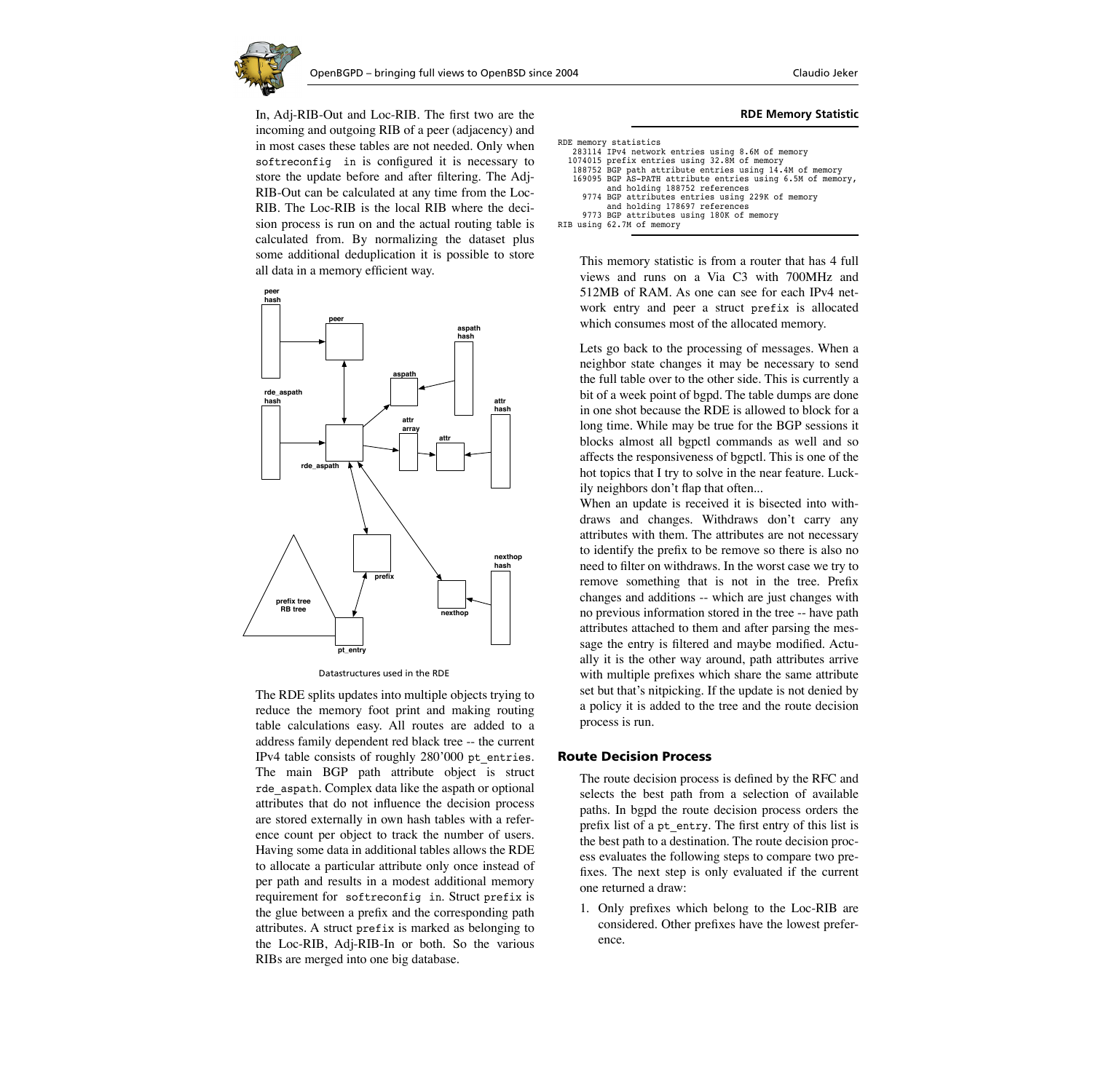

- 2. Paths that are marked as not loop free are ineligible and have therefor a lower preference then eligible prefixes.
- 3. A prefix is only eligible if the nexthop of that prefix is reachable.

Now the actual decision process starts

- 4. The local-preference is compared first. The prefix with the biggest local-pref is the best one.
- 5. For prefixes with equal local-pref the AS-PATH length is compared. The shorter the path to the destination the better.
- 6. Prefixes with lower ORIGIN are preferred. The ORIGIN defines from which source a prefix was crated. The RFC defines 3 types IGP, EGP and incomplete with the first one having the lowest origin number.
- 7. The MED is compared and the prefix with the lowest number is used. The multi-exit-discriminator is special because only prefixes with the same leftmost AS should be considered unless rde med compare always is set.
- 8. Prefixes received by an external BGP session (EBGP) are preferred over those coming from an interior peer (IBGP).
- 9. Now the weight is compared. The weight is a bgpd extension that can be set locally and is considered as last tuneable allowing to prefer otherwise equal prefixes. The lowest weight wins.

From here on the prefixes could be considered equal but the decision process must return one best prefix. So additional information is used to make this decision. The last two steps were arbitrarily chosen and specified by the RFC.

- 10. If rde route-age evaluate is set older prefixes which tend to be more stable are considered. By default this step is skipped because it makes the decision process undetermined.
- 11. If there is still no best route the router-id of the neighbor is used. The lowest router-id wins.
- 12. If there are multiple sessions to the same neighbor the IP addresses are compared and again the lowest one is chosen.

When the best prefix changed during the process a route update is sent to the parent process and an update is generated for all peers but only after the output filters were run.

#### **Parent Process**

The parent process receives route updates and nexthop verification requests from the RDE. Additionally the process listens on the routing socket for anything interesting like link state changes. The parent process maintains the forward information base (FIB) which is what the kernel uses for routing and informs the RDE about changes affecting nexthops or announced networks. The other task done by the parent process is reloading the configuration and passing the new config down to the child processes.

Managing the routing table is harder then it sounds. The code to talk to the routing socket is complex because other daemons or the user himself may alter the routing table at any time and bgpd needs to pick up these changes and correctly merge them with the own view and IPv6 tries to make it even harder by needing special hacks and using badly aligned structures.

## **Configuration**

The configuration is based on the yacc parser used by pf. While the syntax is different the behaviour and features are the same. The config file consists of four sections: macros, global configuration, neighbor settings and filters. The macros are not a real section but they allow to define variables at the beginning that can be reused later in the config.

There are quite a few settings that affect the operation of the daemon globally. First of all the AS number needs to be specified. It also makes sense to specify a router-id instead of letting bgpd pick (the wrong) one and to limit the addresses to listen on. It is also normal to announce one or more networks.

There are additional knobs which influence the RDE.

- **•** nexthop verification can be set less strict
- **•** the decision process can be tuned
- **•** it is possible to run as a transparent router that does not prepend the own AS to the AS path.

#### **simple global config**

AS 65001 router-id 192.0.2.2 listen on 192.0.2.2 network 192.168.42.0/24

> Multiple neighbors can be grouped together by a group section. Each neighbor in the group inherits the properties from its group. The most important element is the remote-as. Normally it is also good to set a description. This is often enough to get a session running but there are many other options to change the default behaviour. bgpd tries to come with sane defaults so that only a minimal set of options are needed to be set per peer but not everything can be